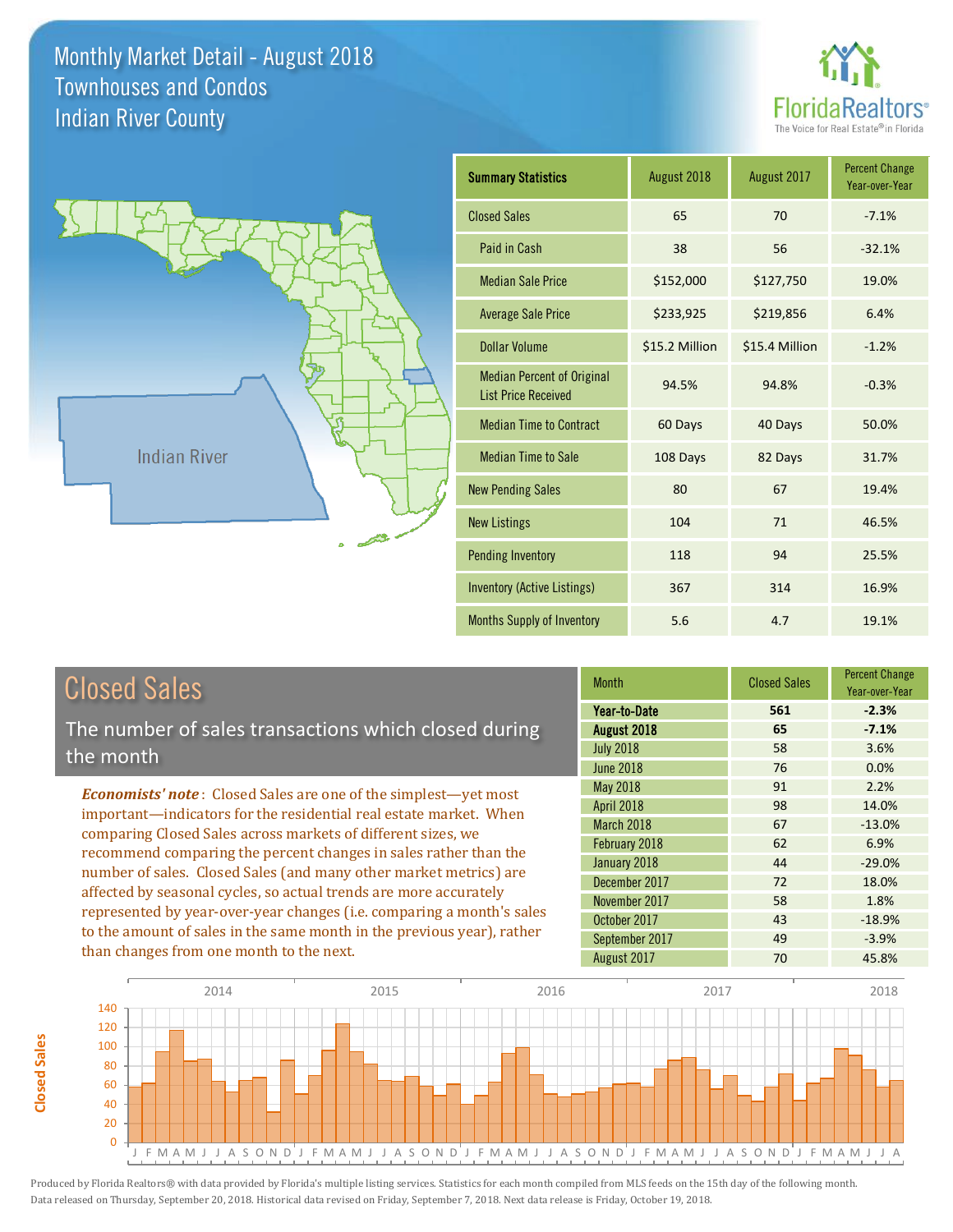

| Cash Sales                                                                      | <b>Month</b>      | <b>Cash Sales</b> | <b>Percent Change</b><br>Year-over-Year |
|---------------------------------------------------------------------------------|-------------------|-------------------|-----------------------------------------|
|                                                                                 | Year-to-Date      | 411               | $-4.2%$                                 |
| The number of Closed Sales during the month in which                            | August 2018       | 38                | $-32.1%$                                |
| buyers exclusively paid in cash                                                 | <b>July 2018</b>  | 43                | 4.9%                                    |
|                                                                                 | June 2018         | 56                | 0.0%                                    |
|                                                                                 | May 2018          | 64                | $-3.0%$                                 |
|                                                                                 | <b>April 2018</b> | 75                | 10.3%                                   |
| <b>Economists' note</b> : Cash Sales can be a useful indicator of the extent to | <b>March 2018</b> | 49                | $-9.3%$                                 |
| which investors are participating in the market. Why? Investors are             | February 2018     | 45                | 0.0%                                    |
| far more likely to have the funds to purchase a home available up front,        | January 2018      | 41                | $-4.7%$                                 |
| whereas the typical homebuyer requires a mortgage or some other                 | December 2017     | 53                | 8.2%                                    |

form of financing. There are, of course, many possible exceptions, so this statistic should be interpreted with care.





# Cash Sales as a Percentage of Closed Sales

The percentage of Closed Sales during the month which were Cash Sales

*Economists' note* : This statistic is simply another way of viewing Cash Sales. The remaining percentages of Closed Sales (i.e. those not paid fully in cash) each month involved some sort of financing, such as mortgages, owner/seller financing, assumed loans, etc.

| <b>Month</b>     | <b>Percent of Closed</b><br>Sales Paid in Cash | <b>Percent Change</b><br>Year-over-Year |
|------------------|------------------------------------------------|-----------------------------------------|
| Year-to-Date     | 73.3%                                          | $-1.9%$                                 |
| August 2018      | 58.5%                                          | $-26.9%$                                |
| <b>July 2018</b> | 74.1%                                          | 1.2%                                    |
| <b>June 2018</b> | 73.7%                                          | 0.0%                                    |
| May 2018         | 70.3%                                          | $-5.3%$                                 |
| April 2018       | 76.5%                                          | $-3.3%$                                 |
| March 2018       | 73.1%                                          | 4.3%                                    |
| February 2018    | 72.6%                                          | $-6.4%$                                 |
| January 2018     | 93.2%                                          | 34.3%                                   |
| December 2017    | 73.6%                                          | $-8.3%$                                 |
| November 2017    | 56.9%                                          | $-27.9%$                                |
| October 2017     | 65.1%                                          | $-6.7%$                                 |
| September 2017   | 75.5%                                          | 20.4%                                   |
| August 2017      | 80.0%                                          | 6.7%                                    |

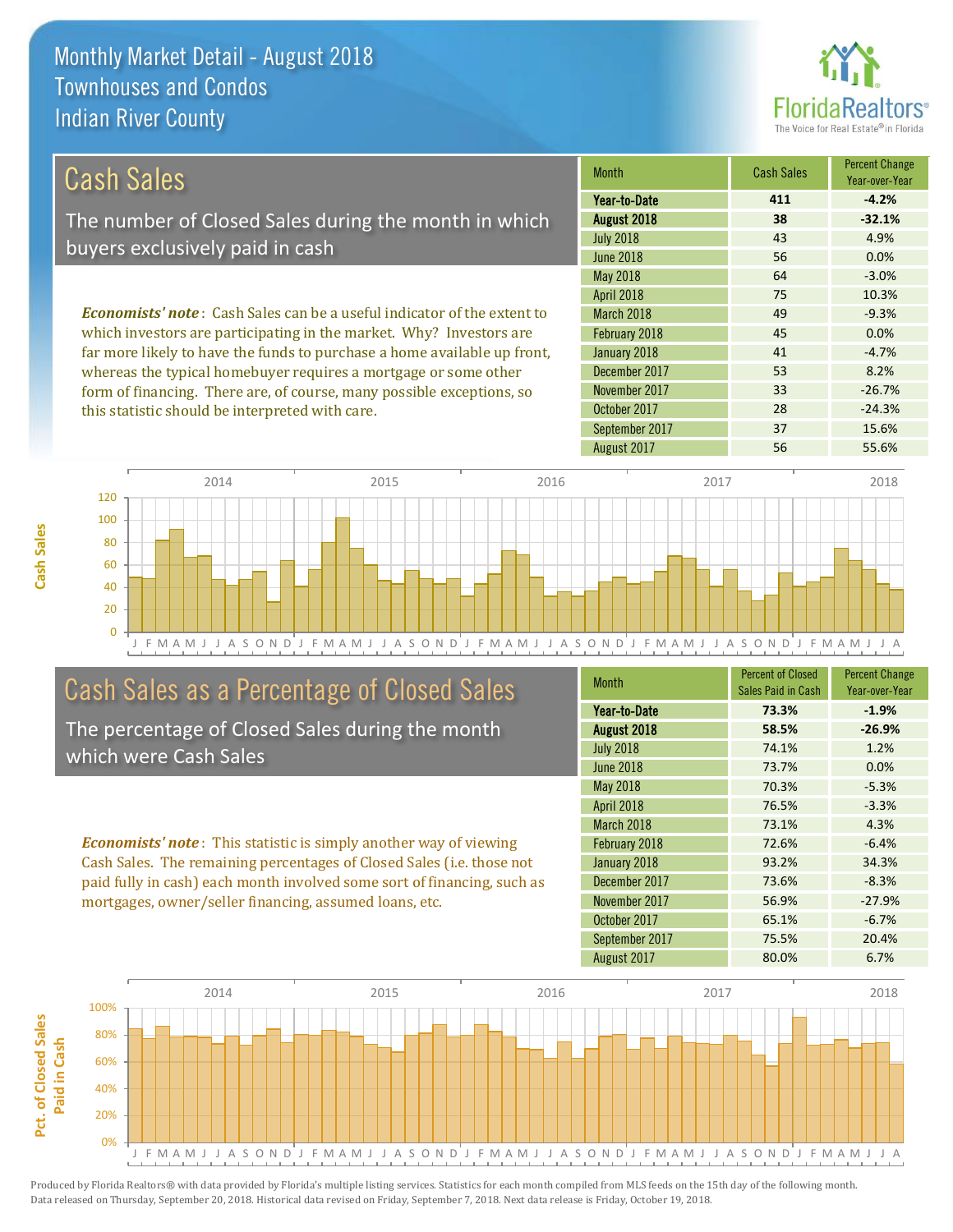

| <b>Median Sale Price</b>                                              |                                                                           | <b>Month</b> | <b>Median Sale Price</b> | Percent Change<br>Year-over-Year |           |         |
|-----------------------------------------------------------------------|---------------------------------------------------------------------------|--------------|--------------------------|----------------------------------|-----------|---------|
|                                                                       |                                                                           |              |                          | Year-to-Date                     | \$145,000 | 7.4%    |
|                                                                       | The median sale price reported for the month (i.e. 50%                    |              |                          | August 2018                      | \$152,000 | 19.0%   |
|                                                                       | of sales were above and 50% of sales were below)                          |              |                          | <b>July 2018</b>                 | \$146,500 | 8.5%    |
|                                                                       |                                                                           |              |                          | <b>June 2018</b>                 | \$168,000 | 22.6%   |
|                                                                       |                                                                           |              |                          | May 2018                         | \$140,000 | $-3.4%$ |
|                                                                       | <b>Economists' note:</b> Median Sale Price is our preferred summary       |              |                          | <b>April 2018</b>                | \$172,000 | $-5.9%$ |
|                                                                       | statistic for price activity because, unlike Average Sale Price, Median   |              |                          | March 2018                       | \$130,000 | 0.0%    |
|                                                                       | Sale Price is not sensitive to high sale prices for small numbers of      |              |                          | February 2018                    | \$130,000 | 5.3%    |
| homes that may not be characteristic of the market area. Keep in mind |                                                                           | January 2018 | \$127,500                | 8.1%                             |           |         |
|                                                                       | that median price trends over time are not always solely caused by        |              |                          | December 2017                    | \$138,500 | 10.8%   |
|                                                                       | changes in the general value of local real estate. Median sale price only |              |                          | November 2017                    | \$136,998 | 24.5%   |
|                                                                       | reflects the values of the homes that sold each month, and the mix of     |              |                          | October 2017                     | \$139,900 | 7.6%    |
|                                                                       | the types of homes that sell can change over time.                        |              |                          | September 2017                   | \$130,000 | 1.6%    |
|                                                                       |                                                                           |              |                          | August 2017                      | \$127,750 | 10.1%   |
|                                                                       | 2014                                                                      | 2015         | 2016                     |                                  | 2017      | 2018    |
| \$200K<br>$C$ <sub>4</sub> $E$ $N$                                    |                                                                           |              |                          |                                  |           |         |



# Average Sale Price

The average sale price reported for the month (i.e. total sales in dollars divided by the number of sales)

*Economists' note* : Usually, we prefer Median Sale Price over Average Sale Price as a summary statistic for home prices. However, Average Sale Price does have its uses—particularly when it is analyzed alongside the Median Sale Price. For one, the relative difference between the two statistics can provide some insight into the market for higher-end homes in an area.

| <b>Month</b>     | <b>Average Sale Price</b> | <b>Percent Change</b><br>Year-over-Year |
|------------------|---------------------------|-----------------------------------------|
| Year-to-Date     | \$253,873                 | 0.5%                                    |
| August 2018      | \$233,925                 | 6.4%                                    |
| <b>July 2018</b> | \$220,949                 | 23.7%                                   |
| <b>June 2018</b> | \$269,971                 | 9.5%                                    |
| May 2018         | \$206,948                 | $-15.5%$                                |
| April 2018       | \$375,618                 | 24.3%                                   |
| March 2018       | \$188,865                 | $-45.4%$                                |
| February 2018    | \$241,188                 | $-2.3%$                                 |
| January 2018     | \$241,693                 | 24.2%                                   |
| December 2017    | \$187,235                 | $-9.6%$                                 |
| November 2017    | \$211,846                 | 5.3%                                    |
| October 2017     | \$214,972                 | $-4.7%$                                 |
| September 2017   | \$284,391                 | 21.8%                                   |
| August 2017      | \$219,856                 | 49.9%                                   |



Produced by Florida Realtors® with data provided by Florida's multiple listing services. Statistics for each month compiled from MLS feeds on the 15th day of the following month. Data released on Thursday, September 20, 2018. Historical data revised on Friday, September 7, 2018. Next data release is Friday, October 19, 2018.

**Average Sale Price**

**Average Sale Price**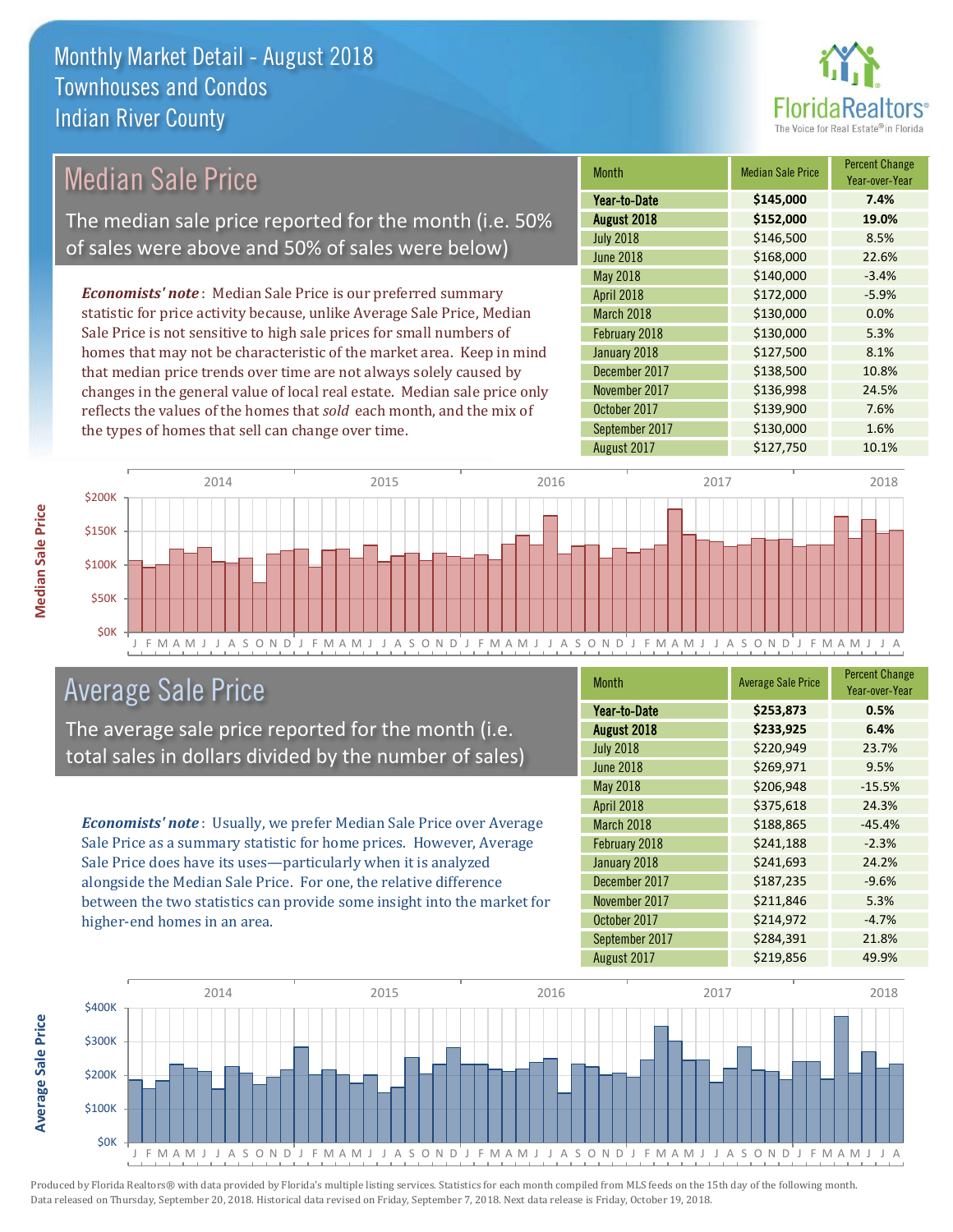

### Dollar Volume

The sum of the sale prices for all sales which closed during the month

*Economists' note* : Dollar Volume is simply the sum of all sale prices in a given time period, and can quickly be calculated by multiplying Closed Sales by Average Sale Price. It is a strong indicator of the health of the real estate industry in a market, and is of particular interest to real estate professionals, investors, analysts, and government agencies. Potential home sellers and home buyers, on the other hand, will likely be better served by paying attention to trends in the two components of Dollar Volume (i.e. sales and prices) individually.

| <b>Month</b>     | Dollar Volume   | <b>Percent Change</b><br>Year-over-Year |
|------------------|-----------------|-----------------------------------------|
| Year-to-Date     | \$142.4 Million | $-1.7%$                                 |
| August 2018      | \$15.2 Million  | $-1.2%$                                 |
| <b>July 2018</b> | \$12.8 Million  | 28.1%                                   |
| <b>June 2018</b> | \$20.5 Million  | 9.5%                                    |
| <b>May 2018</b>  | \$18.8 Million  | $-13.6%$                                |
| April 2018       | \$36.8 Million  | 41.6%                                   |
| March 2018       | \$12.7 Million  | $-52.5%$                                |
| February 2018    | \$15.0 Million  | 4.5%                                    |
| January 2018     | \$10.6 Million  | $-11.8%$                                |
| December 2017    | \$13.5 Million  | 6.7%                                    |
| November 2017    | \$12.3 Million  | 7.2%                                    |
| October 2017     | \$9.2 Million   | $-22.7%$                                |
| September 2017   | \$13.9 Million  | 17.0%                                   |
| August 2017      | \$15.4 Million  | 118.5%                                  |



# Median Percent of Original List Price Received

The median of the sale price (as a percentage of the original list price) across all properties selling during the month

*Economists' note* : The Median Percent of Original List Price Received is useful as an indicator of market recovery, since it typically rises as buyers realize that the market may be moving away from them and they need to match the selling price (or better it) in order to get a contract on the house. This is usually the last measure to indicate a market has shifted from down to up, so it is what we would call a *lagging* indicator.

| <b>Month</b>     | Med. Pct. of Orig.         | <b>Percent Change</b> |
|------------------|----------------------------|-----------------------|
|                  | <b>List Price Received</b> | Year-over-Year        |
| Year-to-Date     | 94.7%                      | 0.9%                  |
| August 2018      | 94.5%                      | $-0.3%$               |
| <b>July 2018</b> | 93.7%                      | $-1.4%$               |
| <b>June 2018</b> | 93.4%                      | 0.6%                  |
| May 2018         | 95.4%                      | 1.9%                  |
| April 2018       | 95.7%                      | 2.1%                  |
| March 2018       | 95.0%                      | 0.8%                  |
| February 2018    | 93.9%                      | $-0.8%$               |
| January 2018     | 95.2%                      | 1.5%                  |
| December 2017    | 95.9%                      | 1.9%                  |
| November 2017    | 94.6%                      | 1.2%                  |
| October 2017     | 95.2%                      | 1.8%                  |
| September 2017   | 92.3%                      | $-2.7%$               |
| August 2017      | 94.8%                      | 2.0%                  |

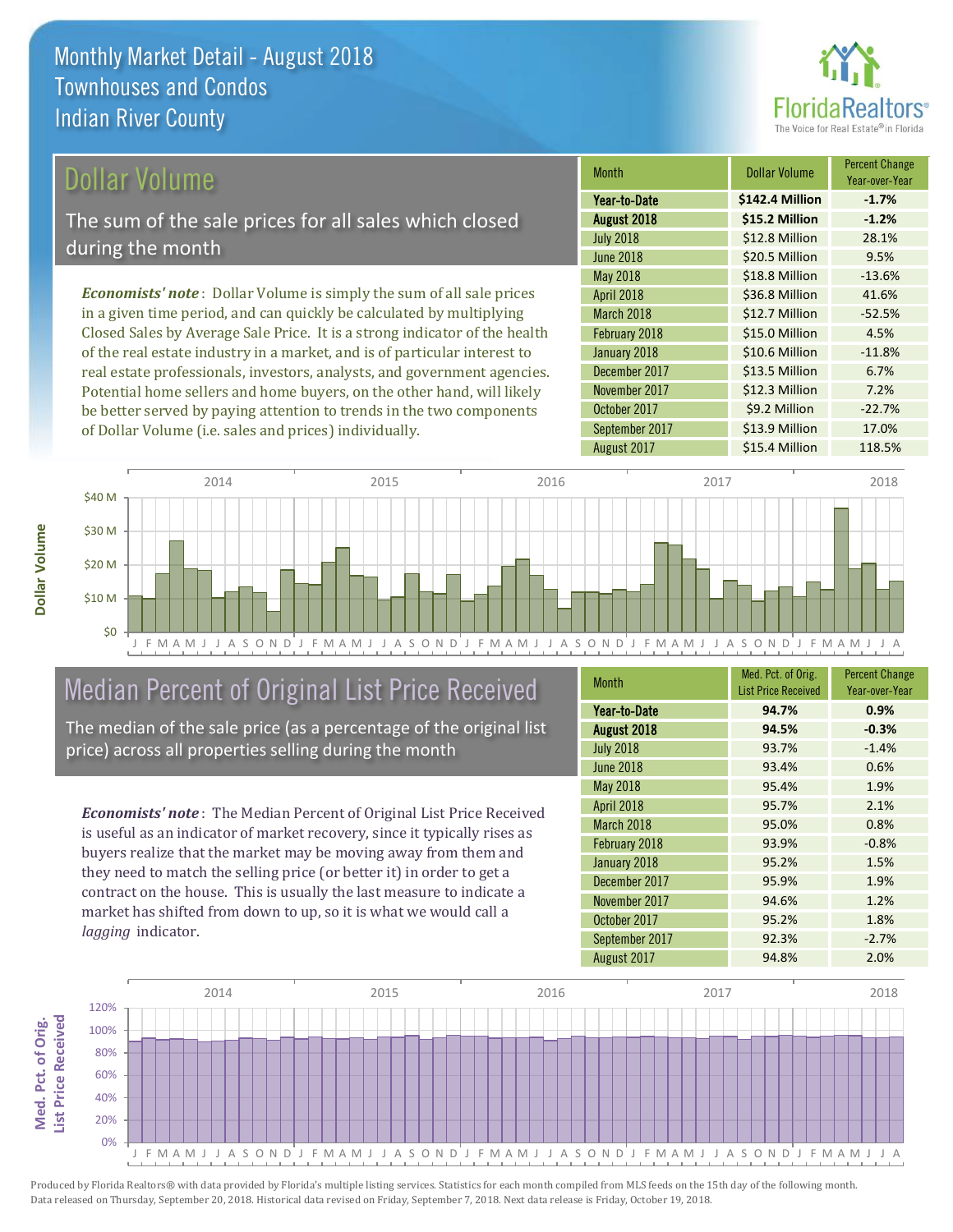

# Median Time to Contract

The median number of days between the listing date and contract date for all Closed Sales during the month

*Economists' note* : Like Time to Sale, Time to Contract is a measure of the length of the home selling process calculated for sales which closed during the month. The difference is that Time to Contract measures the number of days between the initial listing of a property and the signing of the contract which eventually led to the closing of the sale. When the gap between Median Time to Contract and Median Time to Sale grows, it is usually a sign of longer closing times and/or declining numbers of cash sales.

| <b>Month</b>     | <b>Median Time to</b><br>Contract | <b>Percent Change</b><br>Year-over-Year |
|------------------|-----------------------------------|-----------------------------------------|
| Year-to-Date     | 46 Days                           | $-11.5%$                                |
| August 2018      | 60 Days                           | 50.0%                                   |
| <b>July 2018</b> | 86 Days                           | 87.0%                                   |
| <b>June 2018</b> | 38 Days                           | $-28.3%$                                |
| <b>May 2018</b>  | 38 Days                           | $-26.9%$                                |
| April 2018       | 37 Days                           | $-49.3%$                                |
| March 2018       | 41 Days                           | $-18.0%$                                |
| February 2018    | 44 Days                           | $-41.3%$                                |
| January 2018     | 54 Days                           | 20.0%                                   |
| December 2017    | 46 Days                           | $-43.2%$                                |
| November 2017    | 80 Days                           | 2.6%                                    |
| October 2017     | 46 Days                           | 2.2%                                    |
| September 2017   | 80 Days                           | $-4.8%$                                 |
| August 2017      | 40 Days                           | $-25.9%$                                |



### Median Time to Sale

**Median Time to** 

**Median Time to** 

The median number of days between the listing date and closing date for all Closed Sales during the month

*Economists' note* : Time to Sale is a measure of the length of the home selling process, calculated as the number of days between the initial listing of a property and the closing of the sale. *Median* Time to Sale is the amount of time the "middle" property selling this month was on the market. That is, 50% of homes selling this month took *less* time to sell, and 50% of homes took *more* time to sell. Median Time to Sale gives a more accurate picture than Average Time to Sale, which can be skewed upward by small numbers of properties taking an abnormally long time to sell.

| <b>Month</b>     | <b>Median Time to Sale</b> | <b>Percent Change</b><br>Year-over-Year |
|------------------|----------------------------|-----------------------------------------|
| Year-to-Date     | 89 Days                    | $-8.2%$                                 |
| August 2018      | 108 Days                   | 31.7%                                   |
| <b>July 2018</b> | 122 Days                   | 5.2%                                    |
| <b>June 2018</b> | 81 Days                    | $-22.1%$                                |
| May 2018         | 82 Days                    | $-10.9%$                                |
| April 2018       | 79 Days                    | $-24.0%$                                |
| March 2018       | 77 Days                    | $-16.3%$                                |
| February 2018    | 79 Days                    | $-30.7%$                                |
| January 2018     | 95 Days                    | 9.2%                                    |
| December 2017    | 81 Days                    | $-22.9%$                                |
| November 2017    | 113 Days                   | $-15.7%$                                |
| October 2017     | 102 Days                   | 36.0%                                   |
| September 2017   | 120 Days                   | $-11.8%$                                |
| August 2017      | 82 Days                    | $-9.9%$                                 |

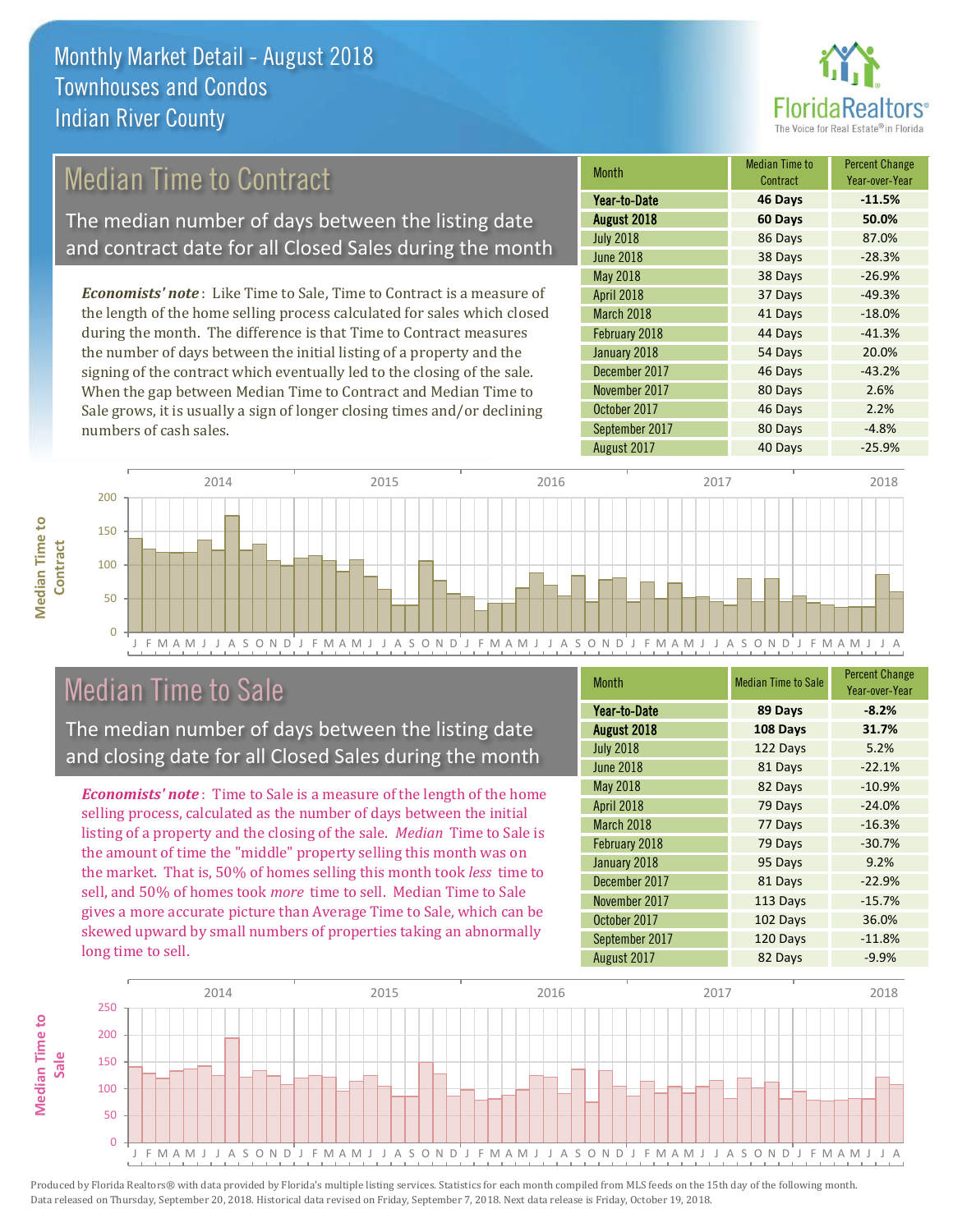

| <b>New Pending Sales</b>                                                       | <b>Month</b>      | <b>New Pending Sales</b> | <b>Percent Change</b><br>Year-over-Year |
|--------------------------------------------------------------------------------|-------------------|--------------------------|-----------------------------------------|
|                                                                                | Year-to-Date      | 653                      | 6.0%                                    |
| The number of listed properties that went under                                | August 2018       | 80                       | 19.4%                                   |
| contract during the month                                                      | <b>July 2018</b>  | 59                       | $-11.9%$                                |
|                                                                                | June 2018         | 67                       | $-2.9%$                                 |
|                                                                                | May 2018          | 79                       | 17.9%                                   |
| <b>Economists' note</b> : Because of the typical length of time it takes for a | <b>April 2018</b> | 93                       | 12.0%                                   |
| sale to close, economists consider Pending Sales to be a decent                | <b>March 2018</b> | 103                      | $-1.9%$                                 |
| indicator of potential future Closed Sales. It is important to bear in         | February 2018     | 89                       | 23.6%                                   |
| mind, however, that not all Pending Sales will be closed successfully.         | January 2018      | 83                       | $-3.5%$                                 |
| So, the effectiveness of Pending Sales as a future indicator of Closed         | December 2017     | 47                       | $-23.0%$                                |
| Sales is susceptible to changes in market conditions such as the               | November 2017     | 70                       | $-2.8%$                                 |



# New Listings

**New Listings**

**Pending Sales**

Pending Sales

distressed properties for sale.

The number of properties put onto the market during the month

availability of financing for homebuyers and the inventory of

*Economists' note* : New Listings tend to rise in delayed response to increasing prices, so they are often seen as a lagging indicator of market health. As prices rise, potential sellers raise their estimations of value—and in the most recent cycle, rising prices have freed up many potential sellers who were previously underwater on their mortgages. Note that in our calculations, we take care to not include properties that were recently taken off the market and quickly relisted, since these are not really *new* listings.

| <b>Month</b>     | <b>New Listings</b> | <b>Percent Change</b><br>Year-over-Year |
|------------------|---------------------|-----------------------------------------|
| Year-to-Date     | 829                 | 16.3%                                   |
| August 2018      | 104                 | 46.5%                                   |
| <b>July 2018</b> | 65                  | 16.1%                                   |
| <b>June 2018</b> | 70                  | $-16.7%$                                |
| <b>May 2018</b>  | 75                  | $-15.7%$                                |
| April 2018       | 117                 | 28.6%                                   |
| March 2018       | 128                 | 33.3%                                   |
| February 2018    | 144                 | 22.0%                                   |
| January 2018     | 126                 | 16.7%                                   |
| December 2017    | 68                  | 0.0%                                    |
| November 2017    | 79                  | $-11.2%$                                |
| October 2017     | 94                  | 49.2%                                   |
| September 2017   | 46                  | $-28.1%$                                |
| August 2017      | 71                  | 18.3%                                   |

October 2017 **54** 25.6% September 2017 35 -46.2%

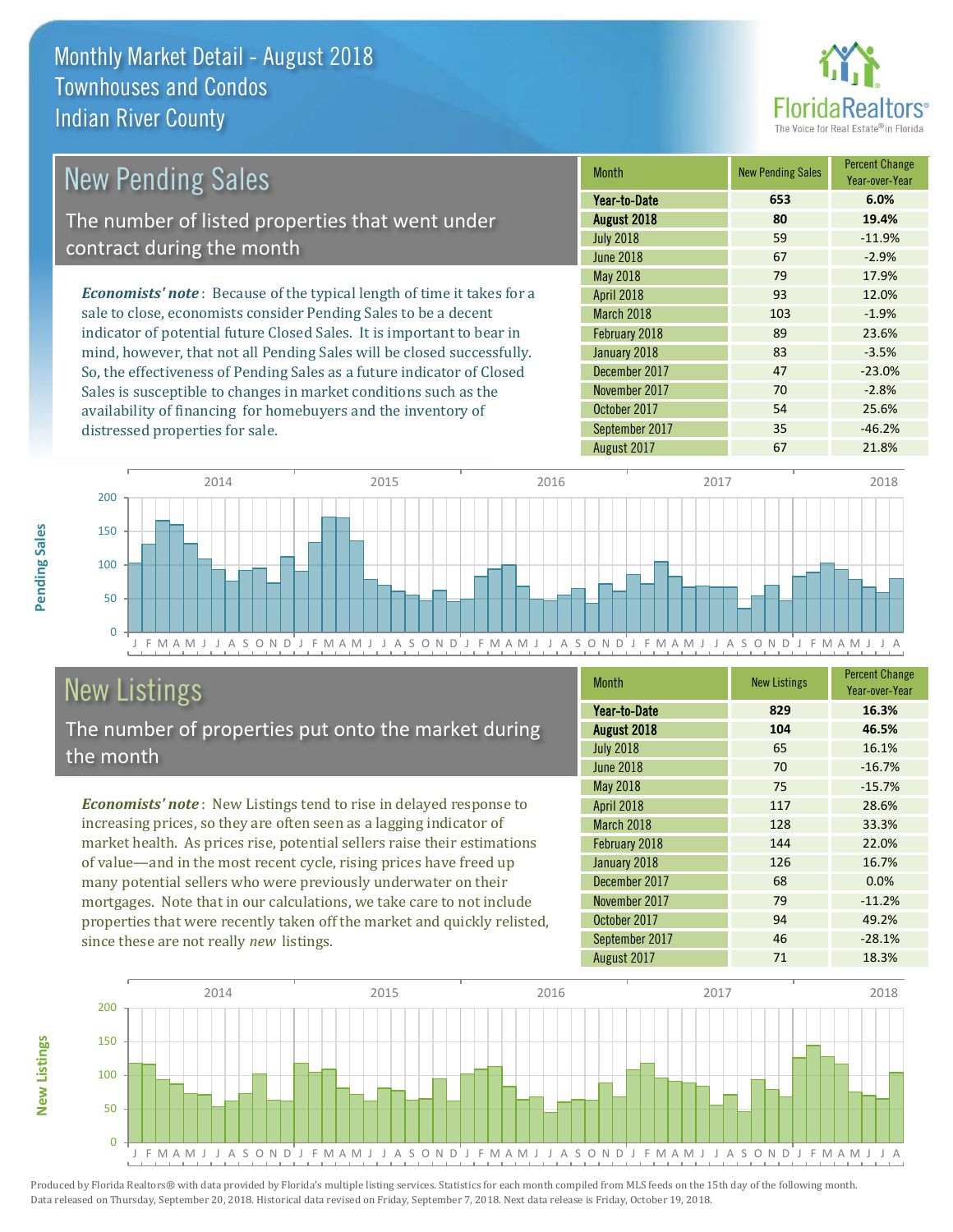

# Inventory (Active Listings) The number of property listings active at the end of the month

*Economists' note* : There are a number of ways to define and calculate Inventory. Our method is to simply count the number of active listings on the last day of the month, and hold this number to compare with the same month the following year. Inventory rises when New Listings are outpacing the number of listings that go off-market (regardless of whether they actually sell). Likewise, it falls when New Listings aren't keeping up with the rate at which homes are going off-market.

| <b>Month</b>             | Inventory | <b>Percent Change</b><br>Year-over-Year |
|--------------------------|-----------|-----------------------------------------|
| <b>YTD (Monthly Avg)</b> | 389       | 8.7%                                    |
| August 2018              | 367       | 16.9%                                   |
| <b>July 2018</b>         | 351       | 7.7%                                    |
| <b>June 2018</b>         | 360       | 0.6%                                    |
| <b>May 2018</b>          | 407       | 11.2%                                   |
| April 2018               | 423       | 19.8%                                   |
| March 2018               | 415       | 15.9%                                   |
| February 2018            | 421       | 3.4%                                    |
| January 2018             | 369       | $-3.1%$                                 |
| December 2017            | 326       | $-0.9%$                                 |
| November 2017            | 313       | $-10.1%$                                |
| October 2017             | 347       | 7.1%                                    |
| September 2017           | 315       | 3.6%                                    |
| August 2017              | 314       | $-1.9%$                                 |



# Months Supply of Inventory

An estimate of the number of months it will take to deplete the current Inventory given recent sales rates

*Economists' note* : MSI is a useful indicator of market conditions. The benchmark for a balanced market (favoring neither buyer nor seller) is 5.5 months of inventory. Anything higher is traditionally a buyers' market, and anything lower is a sellers' market. There is no single accepted way of calculating MSI. A common method is to divide current Inventory by the most recent month's Closed Sales count, but this count is a usually poor predictor of future Closed Sales due to seasonal cycles. To eliminate seasonal effects, we use the 12-month average of monthly Closed Sales instead.

| <b>Month</b>             | <b>Months Supply</b> | <b>Percent Change</b><br>Year-over-Year |
|--------------------------|----------------------|-----------------------------------------|
| <b>YTD (Monthly Avg)</b> | 6.0                  | 7.1%                                    |
| August 2018              | 5.6                  | 19.1%                                   |
| <b>July 2018</b>         | 5.3                  | 3.9%                                    |
| <b>June 2018</b>         | 5.5                  | $-1.8%$                                 |
| May 2018                 | 6.2                  | 8.8%                                    |
| April 2018               | 6.5                  | 18.2%                                   |
| March 2018               | 6.5                  | 18.2%                                   |
| February 2018            | 6.5                  | 1.6%                                    |
| January 2018             | 5.7                  | $-5.0%$                                 |
| December 2017            | 4.9                  | $-9.3%$                                 |
| November 2017            | 4.8                  | $-15.8%$                                |
| October 2017             | 5.3                  | 0.0%                                    |
| September 2017           | 4.8                  | $-4.0%$                                 |
| August 2017              | 4.7                  | $-7.8%$                                 |

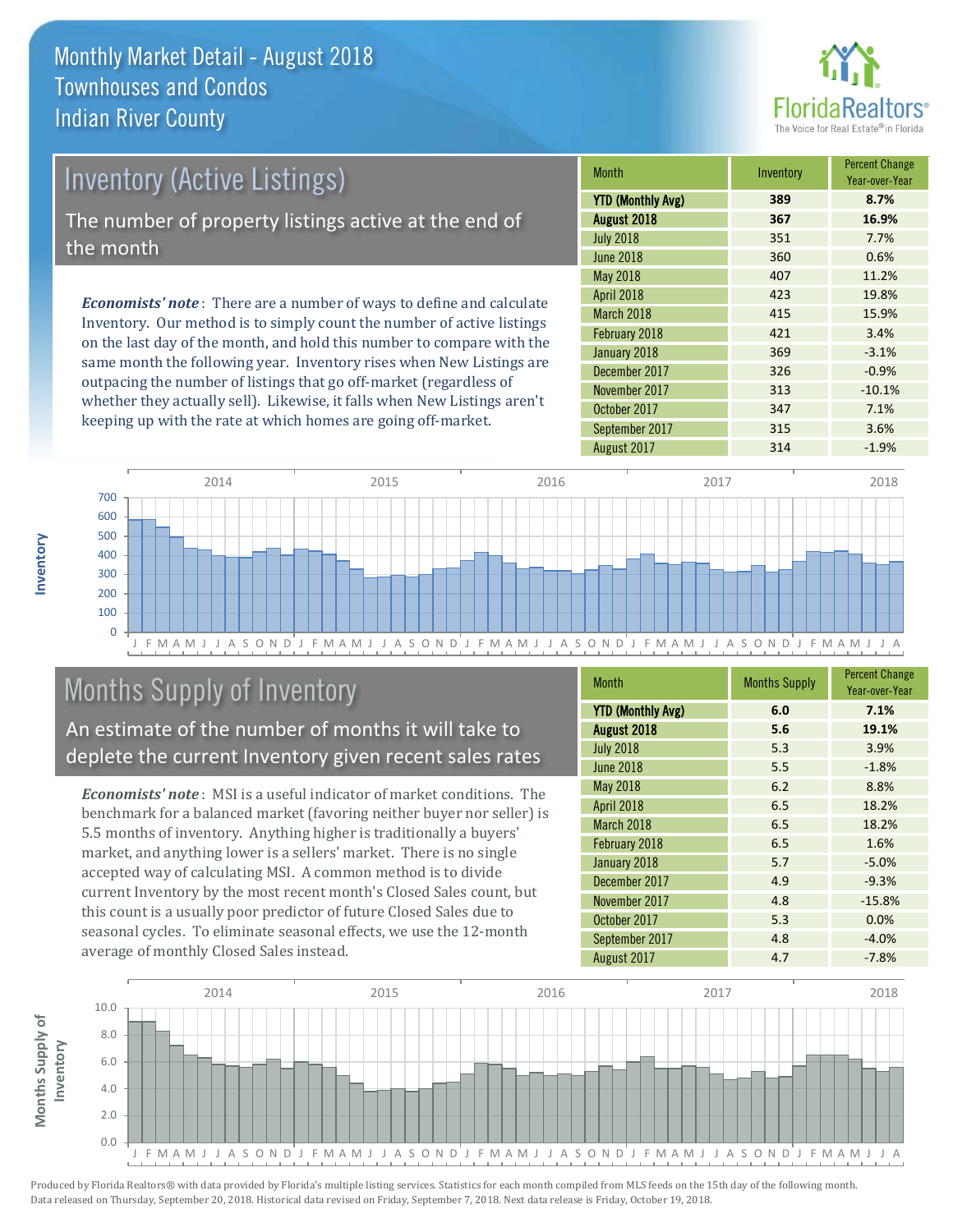

# Closed Sales by Sale Price

The number of sales transactions which closed during the month

*Economists' note:* Closed Sales are one of the simplest—yet most important—indicators for the residential real estate market. When comparing Closed Sales across markets of different sizes, we recommend comparing the percent changes in sales rather than the number of sales. Closed Sales (and many other market metrics) are affected by seasonal cycles, so actual trends are more accurately represented by year-over-year changes (i.e. comparing a month's sales to the amount of sales in the same month in the previous year), rather than changes from one month to the next.

| <b>Sale Price</b>     | <b>Closed Sales</b> | <b>Percent Change</b><br>Year-over-Year |
|-----------------------|---------------------|-----------------------------------------|
| Less than \$50,000    | 0                   | $-100.0%$                               |
| $$50,000 - $99,999$   | 16                  | $-11.1%$                                |
| $$100,000 - $149,999$ | 16                  | $-20.0%$                                |
| $$150,000 - $199,999$ | 10                  | 66.7%                                   |
| \$200,000 - \$249,999 | 4                   | 0.0%                                    |
| \$250,000 - \$299,999 | 5                   | 0.0%                                    |
| \$300,000 - \$399,999 | 8                   | 14.3%                                   |
| \$400,000 - \$599,999 | 4                   | 33.3%                                   |
| \$600,000 - \$999,999 | $\Omega$            | $-100.0%$                               |
| \$1,000,000 or more   | $\mathfrak{p}$      | 100.0%                                  |



### Median Time to Contract by Sale Price The median number of days between the listing date and contract date for all Closed Sales during the month

*Economists' note* : Like Time to Sale, Time to Contract is a measure of the length of the home selling process calculated for sales which closed during the month. The difference is that Time to Contract measures the number of days between the initial listing of a property and the signing of the contract which eventually led to the closing of the sale. When the gap between Median Time to Contract and Median Time to Sale grows, it is usually a sign of longer closing times and/or declining numbers of cash sales.

| <b>Sale Price</b>     | <b>Median Time to</b><br>Contract | <b>Percent Change</b><br>Year-over-Year |
|-----------------------|-----------------------------------|-----------------------------------------|
| Less than \$50,000    | (No Sales)                        | N/A                                     |
| $$50,000 - $99,999$   | 33 Days                           | 65.0%                                   |
| $$100,000 - $149,999$ | 56 Days                           | 12.0%                                   |
| $$150,000 - $199,999$ | 81 Days                           | 138.2%                                  |
| \$200,000 - \$249,999 | 232 Days                          | 28.9%                                   |
| \$250,000 - \$299,999 | 114 Days                          | 660.0%                                  |
| \$300,000 - \$399,999 | 21 Days                           | $-71.6%$                                |
| \$400,000 - \$599,999 | 81 Days                           | 107.7%                                  |
| \$600,000 - \$999,999 | (No Sales)                        | N/A                                     |
| \$1,000,000 or more   | 50 Days                           | $-79.7%$                                |



Produced by Florida Realtors® with data provided by Florida's multiple listing services. Statistics for each month compiled from MLS feeds on the 15th day of the following month. Data released on Thursday, September 20, 2018. Historical data revised on Friday, September 7, 2018. Next data release is Friday, October 19, 2018.

**Median Time to Contract**

**Median Time to Contract**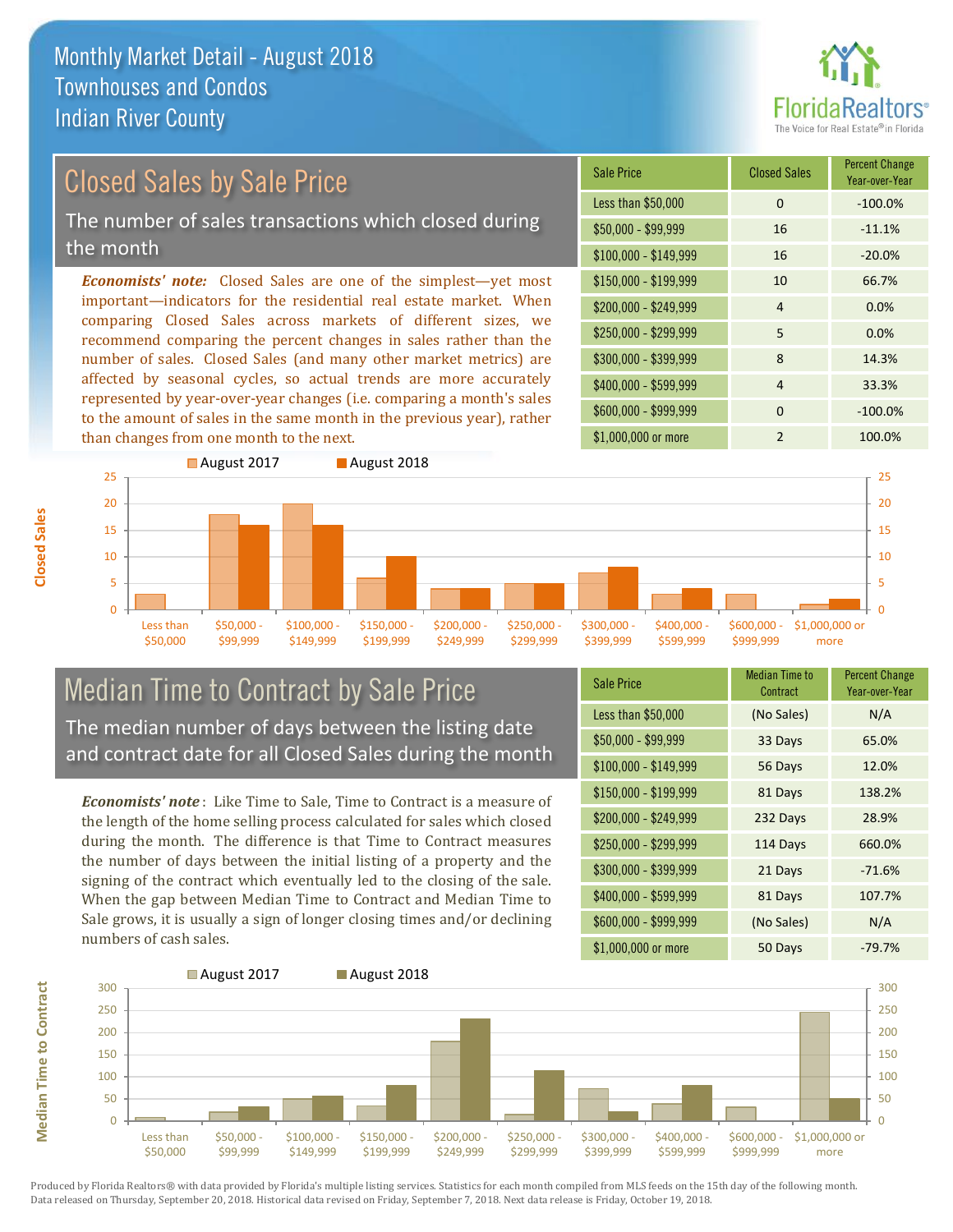

# New Listings by Initial Listing Price

The number of properties put onto the market during the month

*Economists' note:* New Listings tend to rise in delayed response to increasing prices, so they are often seen as a lagging indicator of market health. As prices rise, potential sellers raise their estimations of value—and in the most recent cycle, rising prices have freed up many potential sellers who were previously underwater on their mortgages. Note that in our calculations, we take care to not include properties that were recently taken off the market and quickly relisted, since these are not really *new* listings.

| <b>Initial Listing Price</b> | <b>New Listings</b> | <b>Percent Change</b><br>Year-over-Year |
|------------------------------|---------------------|-----------------------------------------|
| Less than \$50,000           | $\Omega$            | N/A                                     |
| \$50,000 - \$99,999          | 14                  | 40.0%                                   |
| $$100,000 - $149,999$        | 28                  | 7.7%                                    |
| $$150,000 - $199,999$        | 10                  | 0.0%                                    |
| \$200,000 - \$249,999        | 10                  | 900.0%                                  |
| \$250,000 - \$299,999        | 1                   | $-87.5%$                                |
| \$300,000 - \$399,999        | 8                   | 33.3%                                   |
| \$400,000 - \$599,999        | 10                  | 100.0%                                  |
| \$600,000 - \$999,999        | 8                   | 166.7%                                  |
| \$1,000,000 or more          | 15                  | 650.0%                                  |



### Inventory by Current Listing Price The number of property listings active at the end of the month

*Economists' note* : There are a number of ways to define and calculate Inventory. Our method is to simply count the number of active listings on the last day of the month, and hold this number to compare with the same month the following year. Inventory rises when New Listings are outpacing the number of listings that go off-market (regardless of whether they actually sell). Likewise, it falls when New Listings aren't keeping up with the rate at which homes are going off-market.

| <b>Current Listing Price</b> | Inventory | <b>Percent Change</b><br>Year-over-Year |
|------------------------------|-----------|-----------------------------------------|
| Less than \$50,000           | $\Omega$  | N/A                                     |
| \$50,000 - \$99,999          | 45        | 7.1%                                    |
| $$100,000 - $149,999$        | 40        | $-18.4%$                                |
| $$150,000 - $199,999$        | 39        | 34.5%                                   |
| \$200,000 - \$249,999        | 35        | 94.4%                                   |
| \$250,000 - \$299,999        | 31        | $-6.1%$                                 |
| \$300,000 - \$399,999        | 51        | 34.2%                                   |
| \$400,000 - \$599,999        | 52        | 30.0%                                   |
| \$600,000 - \$999,999        | 42        | 90.9%                                   |
| \$1,000,000 or more          | 32        | $-25.6%$                                |



Produced by Florida Realtors® with data provided by Florida's multiple listing services. Statistics for each month compiled from MLS feeds on the 15th day of the following month.

Data released on Thursday, September 20, 2018. Historical data revised on Friday, September 7, 2018. Next data release is Friday, October 19, 2018.

**New Listings**

**Inventory**